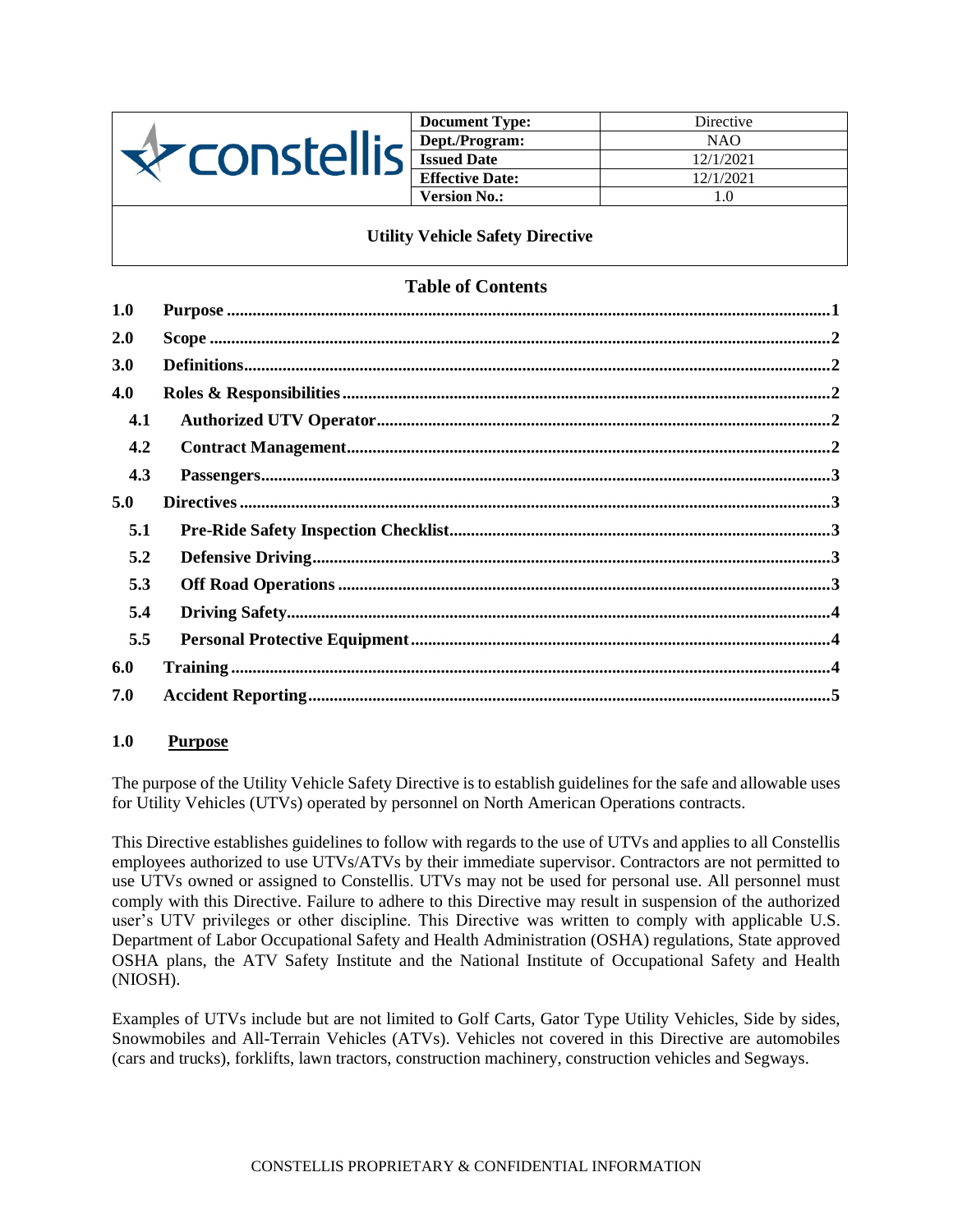## <span id="page-1-0"></span>**2.0 Scope**

This Directive applies to all Constellis employees working on North American Operations contracts.

## <span id="page-1-1"></span>**3.0 Definitions**

Authorized UTV Operator: An authorized UTV operator is a Constellis employee who meets the requirements of this directive.

### <span id="page-1-3"></span><span id="page-1-2"></span>**4.0 Roles & Responsibilities**

#### **4.1 Authorized UTV Operator**

Authorized UTV operator MUST:

- Be employees of Constellis.
- Adhere to this directive, as well as instructions, operator's manual, and training provided by Constellis, the ATV Safety Institute or the applicable UTV manufacturer.
- Obey all motor vehicle traffic regulations while operating an UTV.
- Always operate Constellis UTVs in a safe and responsible manner.
- Complete UTV Safety Training prior to UTV operation.
- Be responsible for the security of the ignition keys during the time that the UTV is assigned to her/him.
- Complete the Pre-ride Safety Inspection Checklist prior to operating the UTV. Refer to Section 5.1 and Appendix A.
- Ensure transported passengers remain in seats designated for such use.
- Ensure the UTV passenger load does not exceed the passenger load limit and/or load capacity designated by the UTV manufacturer.
- Ensure passenger uses seat belt if it is provided on the UTV.

## **UTV** operators are **PROHIBITED** from:

- Using mobile devices for any reason (phone calls, text message, receive or respond to email, or access the Internet.
- Smoking near or in UTVs. Smoke in designated areas only.
- Using radio/audio headsets not designed for operating an UTV.
- Transporting hazardous materials (e.g., biological materials, hazardous chemicals, radiological materials) in UTVs. Fuel must be secured and transported in limited quantities (5 gallon or less in metal flame arrest containers)
- Parking in fire lanes, landscaped or grass areas, handicap parking, reserved parking, within 30 feet of any entrance/exit of any building in any manner that would impede normal flow of pedestrian traffic, or on sidewalks or ramps that would impede or block traffic or handicap accessibility is prohibited.

## <span id="page-1-4"></span>**4.2 Contract Management**

Contract and Project Management for any contracts where UTVs are operated will ensure that each employee who operates an UTV is trained on this Directive, meets the Authorized UTV Operator requirements, and attends the appropriate training as outlined in Section 5.0. Management is also responsible for: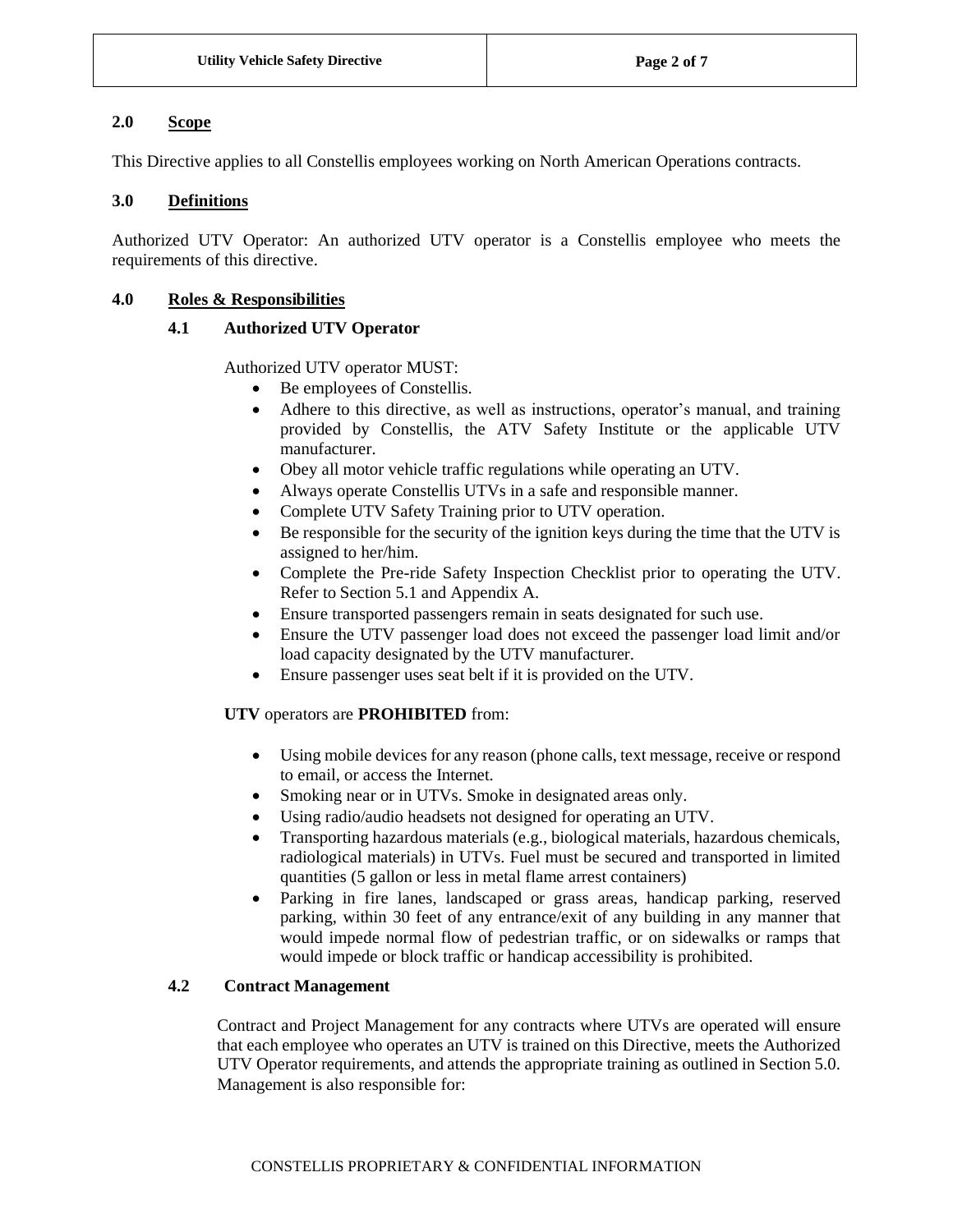- Obtaining a signed copy of the Utility Vehicle Safety Directive Acknowledgement Form from each employee who operates a UTV. *See* Appendix B.
- Attesting to the employee's knowledge and understanding of this Directive via the Utility Vehicle Safety Directive Acknowledgement Form.
- Developing a method to secure their UTV's keys to ensure that they are not misplaced, misused, or lost (e.g., sign-out log, secured locked box).
- Obtaining a copy of the Authorized User's valid driver's license.
- Maintaining the UTV Pre-ride Safety Inspection Checklists and UTV training records for their contract.

# <span id="page-2-0"></span>**4.3 Passengers**

All passengers must:

- Be in seats designated for such use. No passengers shall be transported in the bed or on the sides of the UTV except for the transport of an injured person secured on a backboard under the care and direction of a qualified medical provider.
- Keep their head, legs, and arms within the cab always while moving.
- Wear a seatbelt if UTV is equipped with one.
- ONLY THE ALLOTTED NUMBER OF PASSENGERS SHOULD OCCUPY A UTV AT ANY TIME.

# <span id="page-2-1"></span>**5.0 Directives**

Utility Vehicles (UTVs) are used by Constellis employees in day-to-day operations to transport equipment and people, patrol areas, and respond to situations under their prevue. Constellis understands that the operation of UTVs may result in an injury of the operator, passenger, and/or pedestrians and has taken all necessary precautions to avoid such incidents. This Directive establishes guidelines to follow with regards to the use of UTVs and applies to all Constellis employees authorized to use UTVs/ATVs by their immediate supervisor.

## <span id="page-2-2"></span>**5.1 Pre-Ride Safety Inspection Checklist**

Prior to each use, the Authorized UTV Operator will be required to conduct a Pre-ride Safety Inspection Checklist. The checklist is provided in Appendix A. Completed checklists will be retained for a period of one year by the contract using the UTV.

# <span id="page-2-3"></span>**5.2 Defensive Driving**

Due the size of UTVs, operators must drive defensively. This includes:

- Scan Left, Center, Right, Left then repeat
- Stop at all uncontrolled or blind intersections and then proceed with caution.
- Yield the right of way to pedestrians.
- Cross roadways at right angles at intersections.
- Ensure other drivers have seen the UTV prior to progressing. UTV operators must not assume that motor vehicle drivers give "right of way".
- Verify safety prior to all turns. Operators must look over the shoulder in the direction of travel prior to the turn to check for motor vehicles, pedestrians, and bicyclists.

# <span id="page-2-4"></span>**5.3 Off Road Operations**

When UTVs are operated off roadways, operators must: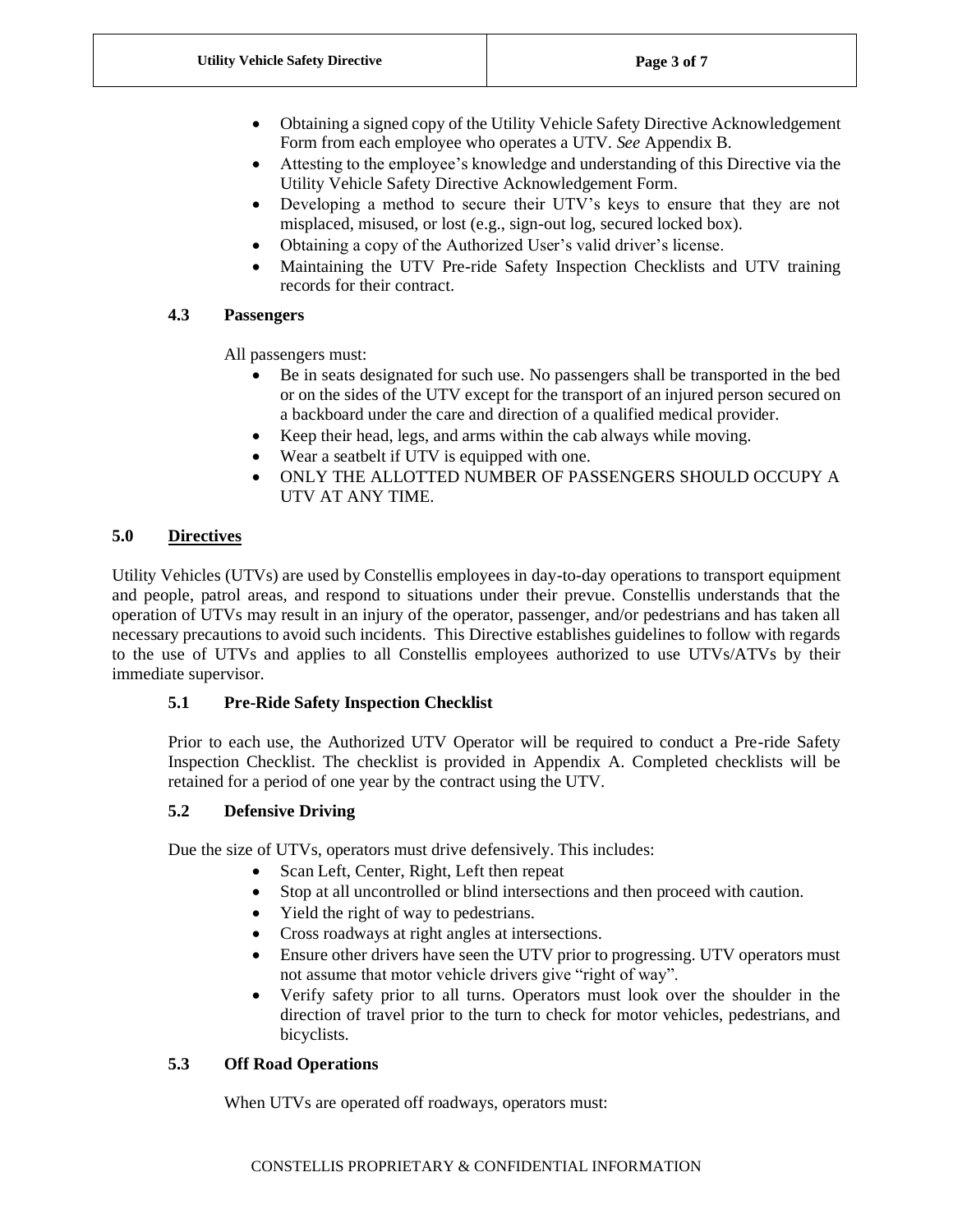- Be aware of pedestrians and bicyclists;
- Avoid slopes if possible. When traveling on slopes, go up and down not sideways;
- Watch for uneven surfaces, drop offs, and overhead clearances obstructions; and
- Use curb cuts as a means of navigating from roadways to sidewalks or sidewalks to sidewalks. Jumping curbs can cause damage to the UTV and compromise vehicle control.

## <span id="page-3-0"></span>**5.4 Driving Safety**

UTVs must be operated in compliance with the manufacturer's instructions and warnings and driven at a safe speed given the operating conditions.

- Excessive speed requires a greater stopping distance and may cause tips over on corners.
- On a roadway, maintain a safe distance behind other vehicles.
- On a bike path, do not exceed the speed of bicyclists.
- Avoid sidewalk operations. If no alternative path exists do not exceed the speed of pedestrians.
- When approaching pedestrians, use extreme caution and give pedestrians the right of way.
- Sidewalks and pedestrian or bicycle pathways and roadways must not be blocked when parking or stopping.
- When leaving a UTV unattended, the vehicle must be taken out of gear, ignition must be turned off and parking brake applied. Remove and secure the vehicle ignition key from unauthorized use.

## <span id="page-3-1"></span>**5.5 Personal Protective Equipment**

Personal protective equipment (PPE) is strongly recommended when operating UTVs. The potential rollover hazards require the use of a Department of Transportation (DOT) approved helmet unless the cab is fully enclosed. Open operation ATVs or UTVs require:

- DOT approved helmets.
- Boots above the ankle with slip resistant soles
- Gloves mechanic type or padded knuckles
- Goggles, face shield or wrap-around safety glasses

## <span id="page-3-2"></span>**6.0 Training**

Training is required every three years unless an accident warrants additional training. Documentation of training shall be recorded.

Instructor Qualifications.

- If the training will be conducted in a classroom, then the instructor will conduct the course safely, ensuring that are reviewed during this training.
- Before teaching the course, the instructor must complete the ATV Safety Institute's (ASI) Rider Course Instructor Certification or another "train the trainer" course provided by a certifying organization.
- The trainer must provide his/her training certificate prior to conducting the inperson training.
- Content. The training must review the applicable OSHA regulations as well as the manufacturer's safety guidelines and operator's manual.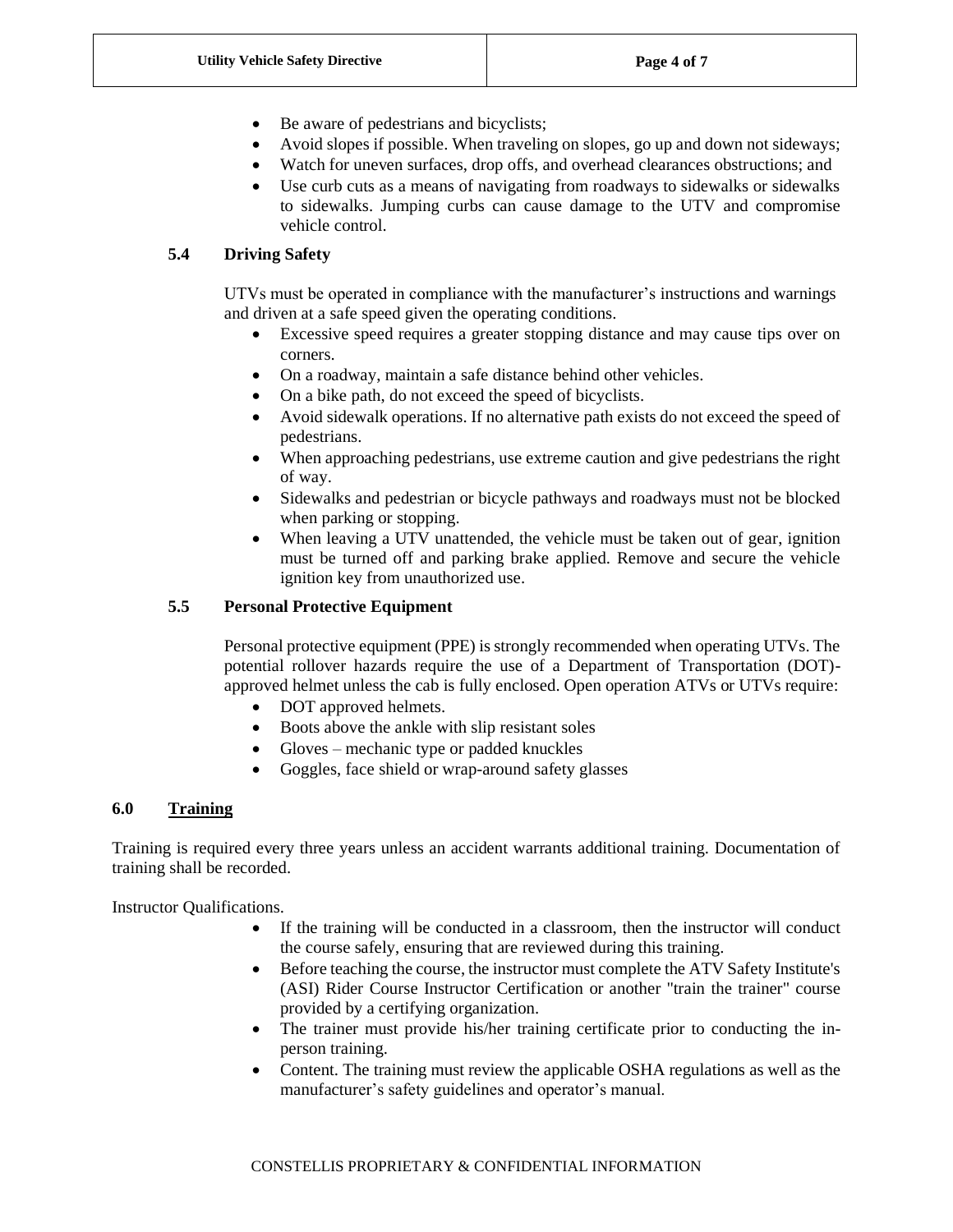• The contract using the UTV will be responsible for maintaining the training documents.

### <span id="page-4-0"></span>**7.0 Accident Reporting**

An accident is defined as any incident involving an UTV that results in bodily injury, property damage, and/or vehicular damage. In the event of an accident, UTV operators must:

- Immediately report the accident to their supervisor.
- Complete an Incident Report Form.
- Document operator and witness statements. Provide pictures, diagrams and dynamic descriptions as appropriate.
- If injured complete the Constellis WORCATS required entries and RiskConnect forms.
- If property is damaged, report the accident to your supervisor and other required notifications per the site contract.

### **RELATED DOCUMENTS**

- **Pre-Ride Safety Inspection (Attached)**
- **Utility Vehicle Safety Directive Acknowledgement Form**
- **Incident Report Form**

#### **VERSION HISTORY**

| <b>Version</b> | <b>Version</b><br>Date | <b>Author</b> | <b>Description</b> |
|----------------|------------------------|---------------|--------------------|
|                | 2/1/2021               | Jeff Kady     | Initial Version    |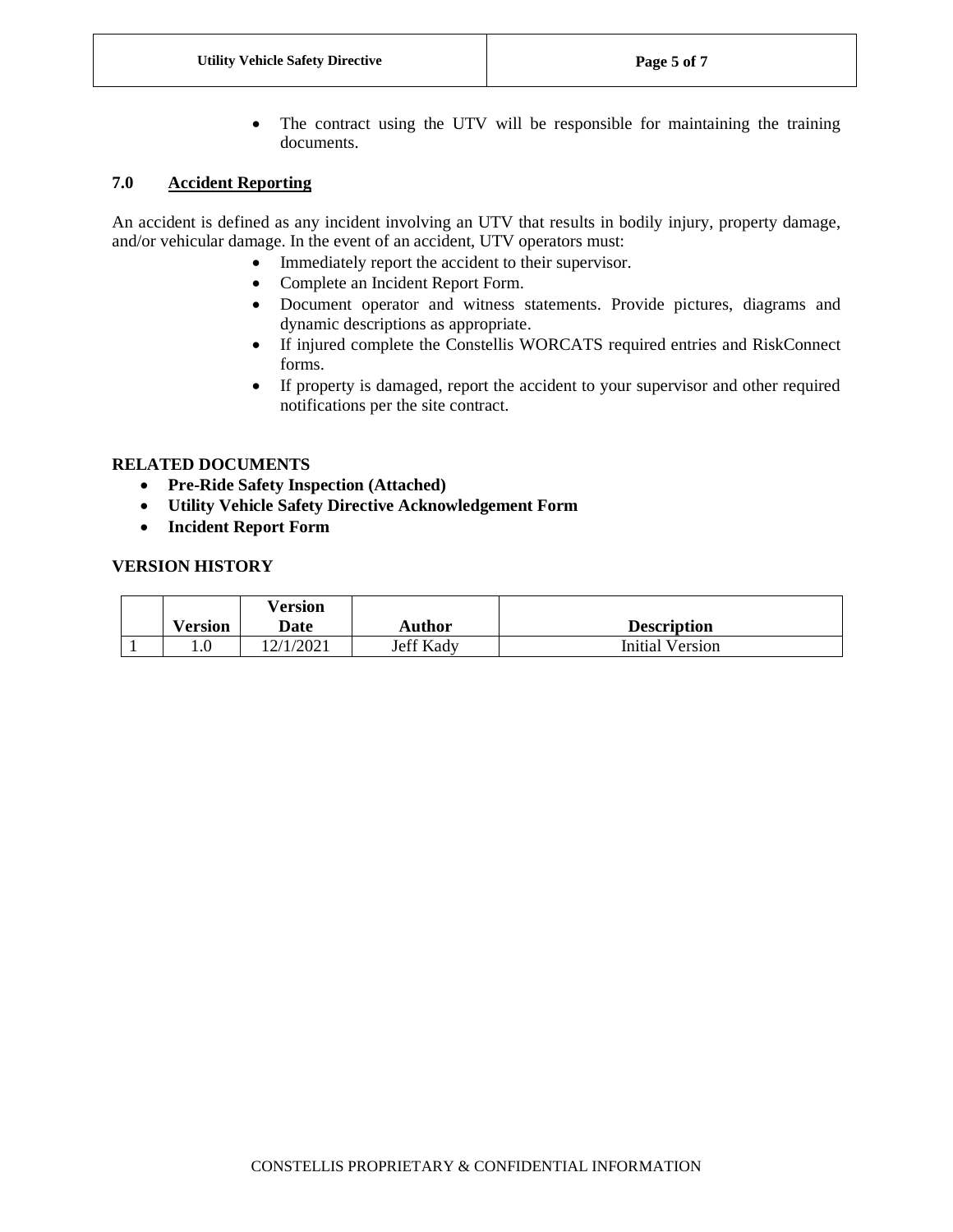

## **UTV PRE-TRIP SAFETY INSPECTION**

CHECKLIST WARNING: Proper inspection may prevent serious injury or death. Failures of controls and other equipment are likely to cause vehicle accidents, and unreliable equipment can leave riders stranded in remote areas and/or under severe conditions.

Always inspect your UTV before each use to ensure the equipment is in proper operating condition.

#### **TIRES & WHEELS:**

 $\Box$  Air pressure is in range stipulated on the tires.

 $\Box$  Tire condition is good, with no significant damage or extreme wear to treads or sidewalls.

 $\Box$  Wheels - Rim bolts/lug nuts and axle nuts are tightened and wheel bearings rotate smoothly.

# **CONTROLS & CABLES:**

 $\Box$  Controls & Throttle – Cables are in their proper location; cables, pedals, & switches work smoothly.

 $\square$  Brakes are adjusted properly and fluid at required level.

□ Recoil Start and shifter are operational.

#### **LIGHTS & ELECTRICS:**

 $\square$  Ignition switch operates properly and reliably.

 $\Box$  Engine stop switch kills engine.

□ Lights function at both front and rear.

#### **OIL, FUEL, FLUIDS & AIR FILTER:**

 $\Box$  Oil in crankcase is at proper level, with no visible leaks in gaskets or engine casing.

#### $\Box$  Fuel tank is full.

 $\Box$  Air filter is clean and not torn or blocked.

 $\Box$  Coolant is full, with no visible leaks.

#### **CHAIN/DRIVESHAFT, CHASSIS, SUSPENSION & EXTERNAL EQUIPMENT:**

 $\Box$  Check chain slack for free-play and lubrication.

- $\Box$  Drive shaft Check for oil leaks and missing nuts and bolts.
- $\Box$  Shake handlebars, footrests, racks, etc. to ensure that nothing is loose.

 $\Box$  Check fasteners for tightness.

□ Check cargo racks and frame for cracks and broken welds.

 $\Box$  Winches – Check for proper operation of controls, damaged cables, proper fairlead, and hook integrity.

 $\Box$  Tool boxes, liquid tanks, and other external equipment and loaded items are secured and in good repair.

 $\Box$  Trailer hitches are secured and of proper size and capacity.

Printed Name Date

Signature